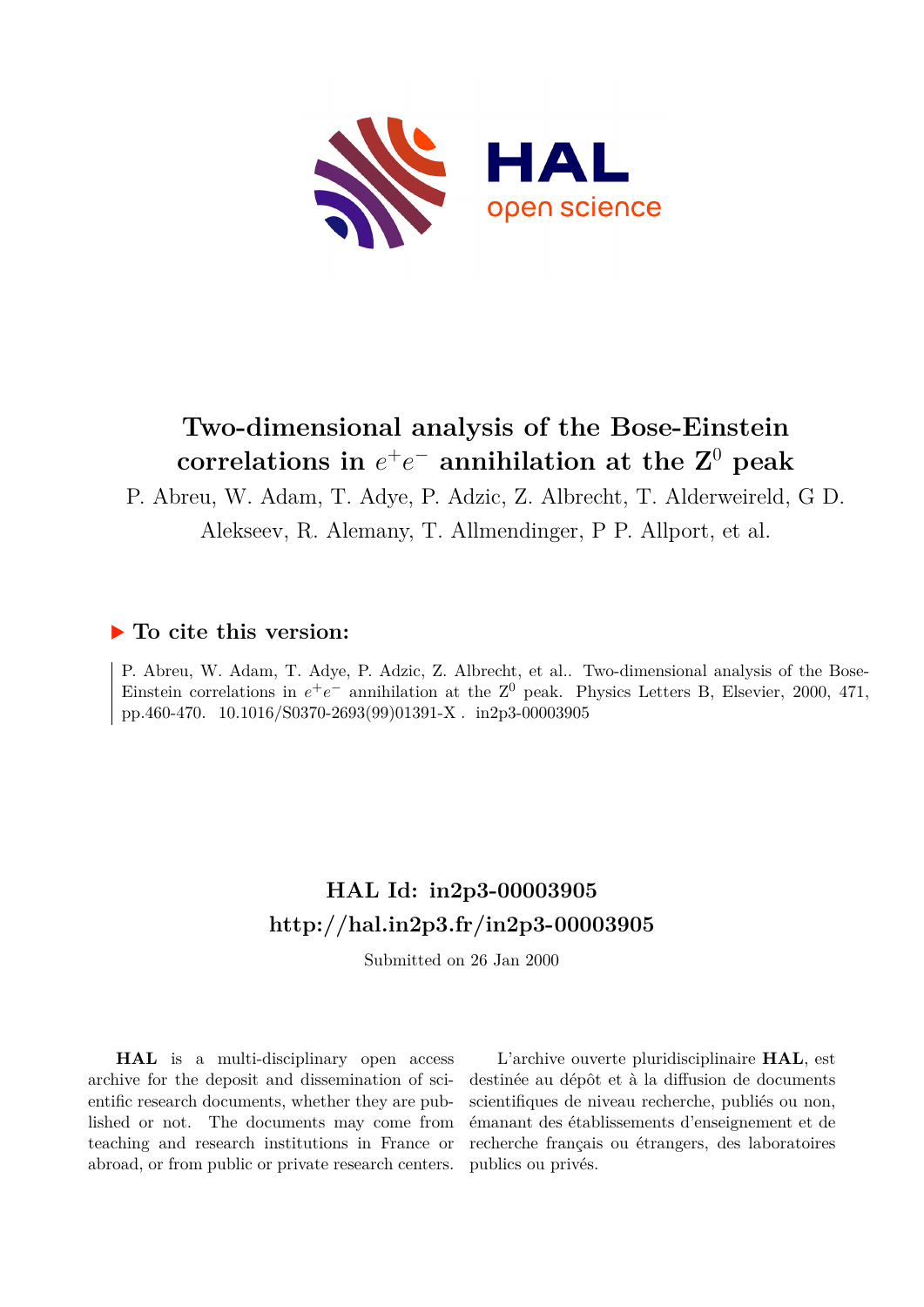#### EUROPEAN ORGANIZATION FOR NUCLEAR RESEARCH

 $CERN$ -EP/99-160

12 November <sup>1999</sup>

# Two-dimensional Analysis of the Bose-Einstein Correlations in  $e^+e^-$ Annihilation at the  $Z^0$  peak

DELPHI Collaboration

#### Abstract

The study of the directional dependence of two-particle correlations in the hadronic decays of the  $Z^0$  boson is performed using the data collected by the DELPHI experiment in the 1992-1995 running periods. The comparison between the transverse,  $R_{\perp}$ , and longitudinal,  $R_{\parallel}$ , correlation radii confirms the string model prediction that the transverse correlation length is smaller than the longitudinal one, with the measured values of  $R_{\perp} = 0.53 \pm 0.08$  fm and  $R_{\parallel} = 0.85 \pm 0.08$  fm, for selected  $Z^0 \rightarrow q\bar{q}$  events.

(Submitted to Physics Letters B)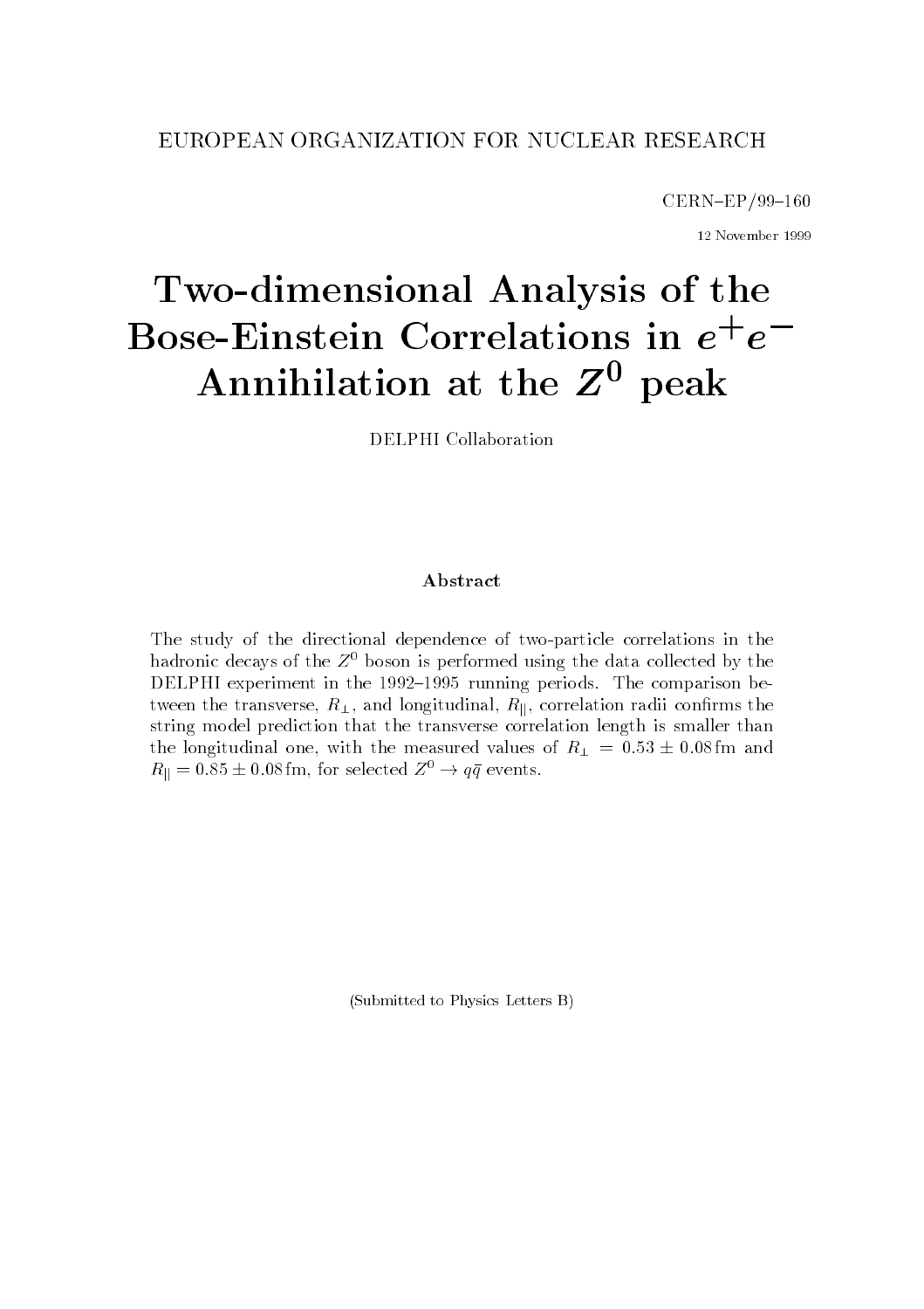F.Abreu=", W.Adam"", T.Adye"", F.Adzic"", Z.Albrecht"", T.Alderweireld", G.D.Alekseev"', R.Alemany'", T.Allmendinger<sup>19</sup>, P.P.Allport<sup>29</sup>, S.Almehed<sup>29</sup>, U.Amaldi<sup>9</sup>;<sup>29</sup>, N.Amapane<sup>41</sup>, S.Amato<sup>49</sup>, E.G.Anassontzis<sup>9</sup>, r.Andersson\*\*, A.Andreazza\*, S.Andringa\*\*, F.Anthogus\*\*, W-D.Apel\*\*, T.Arnoud\*, D.Asman\*\*, J-E.Augustin\*\*, A.Augustinus", F.Baillon", F.Bambade"", F.Barao"", G.Barbiellini"", R.Barbier"", D.T.Bardin", G.Barker'", A.Baroncelli\*\*, M.Battaglia\*\*, M.Baubillier\*\*, K-H.Becks\*\*, M.Begalli\*, A.Behrmann\*\*, F.Behliere\*, Tu.Belokopytov\*, R.Belous T, N.O.Benekos T, A.O.Benvenutif, O.Berat T, M.Berggren T, D.BertrandT, M.Besancon T, M.Bigi T, 1 M.S.Bilenky M-A.Bizouard , D.Bioch , H.M.Blom , M.Bonesini , M.Boonekamp , F.S.L.Booth , A.W.Borgland , G.Borisov , C.Bosio , O.Botner , E.Boudinov , B.Bouquet , C.Bourdarios , T.J.V.Bowcock , L.Boyko 1, L.Bozovic 1, M.Bozzo 1, M.Bracko 1, P.Branchini 1, R.A.Brenner 1, P.Bruckman1, J-M.Brunet 1, L.Bugge , T.Buran B.Buschbeck F.Buschmann B.Cabrera M.Caccia M.Calvi<sup>2</sup>, T.Camporesi V.Canale<sup>39</sup>, , F.Carena", L.Carroll", C.Caso", M.V.Castillo Gimenez", A.Cattai", F.R.Cavallo", V.Chabaud , M.Chapkin ", rn.Unarpentier", r.Unecchia", G.A.Unelkov4, R.Unierici44, r.Uniiapnikov9(\*+\*, r.Unochula4, v.Unorowicz\*°, J.Chudoba\*\*, K.Cleslik\*\*, F.Collins\*, K.Contri\*\*, E.Cortina\*\*, G.Cosme\*\*, F.Cossutti\*, H.B.Crawley\*, D.Crennell\*\*, S.Urepe^^, G.Urosetti^^, J.Uuevas Maestro^^, S.Uzellar^^, M.Davenport^, W.Da Silva^^, G.Della Ricca^^, P.Delpierre^^, N.Demaria", A.De Angelist", W.De Boert", C.De Clercq", B.De Lottoff, A.De Min\*f, L.De Paula\*f, H.Dijkstraf, L.Di Ciaccio°'°°, J.Dolbeau°, K.Doroba°°, M.Dracos1°, J.Drees11, M.Dris11, A.Duperrin11, J-D.Durand1, G.Eigen1, T.E.Kelof ", G.Ekspong", M.Ellert", M.Elsing", J-P.Engel", M.Espirito Santo", G.Fanourakis", D.Fassouliotis'", J.Fayot", M.Feindt", A.Ferrer", E.Ferrer-Ribas", F.Ferro11, S.Fichet11, A.Firestone1, U.Flagmeyer11, H.Foeth1, , E.Fokitis", F.Fontanelli", B.Franek", A.G.Frodesen", K.Fruhwirth", F.Fulda-Quenzer", J.Fuster", A.Galloni", '' D.Gamba , S.Gambiin , M.Gandelman , C.Garcia , C.Gaspar , M.Gaspar , U.Gasparini , Ph.Gavillet , E.N.Gazis°°, D.Gele\*°, T.Geralis\*°, N.Ghodbane\*°, LGil°\*, F.Glege\*\*, R.Gokieli%\*, B.Golob%\*°, G.Gomez-Ceballos\*\*, P.Goncalves", L.Gonzalez Caballero", G.Gopal", L.Gorn", Tu.Gouz'', V.Gracco'', J.Grami', E.Graziani'', P.Gris'', G.Grosdidier", K.Grzelak\*, J.Guy\*, C.Haag\*, F.Hahn", S.Hahn\*", S.Haider", A.Hallgren\*", K.Hamacher\*", J.Hansen\*\*, F.J.Harris\*\*, V.Hedberg\*F\*, S.Heising\*\*, J.J.Hernandez\*\*, P.Herquet\*, H.Herr\*, I.L.Hessing\*\*, J.-M.Heuser ", E.Higon"", S-O.Holmgren ", P.J.Holt" , S.Hoorelbeke", M.Houlden ", J.Hrubec"", M.Huber"", K.Huet", G.J.Hughes"", K.Hultqvist"1", J.N.Jackson"", K.Jacobsson", P.Jalocha1", K.Janik', Uh.Jarlskog"", G.Jarlskog"", P.Jarry 1, D.Jean-Marie 1, D.Jeans 1, E.K.Johansson 1, P.Jonsson 1, C.Joram 1, P.Juillot 1, L.Jungermann 1, F.Kapusta ", K.Karafasoulis", D.Katsanevas", E.O.Katsoulis", K.Keranen , G.Kernel , D.F.Kersevan , D.A.Khomenko\*", N.N.Khovanski\*", A.Kliskinen\*", D.Kling2°, A.Klinvig2°, N.J.Kjaer°, O.Klapp°\*, H.Klein°, P.Kluit°2, P.Kokkinias\*\*, v.Kostioukhine\*\*, U.Kourkoumelis\*, U.Kouznetsov\*\*, M.Krammer\*\*, E.Kriznic\*\*, Z.Krumstein\*\*, P.Kubinec', J.Kurowska°', K.Kurvinen1°, J.W.Lamsa1, D.W.Lane1, V.Lapin41, J-P.Laugier41, K.Launakangas1°, G.Leder°", F.Ledroit\*°, V.Lefebure", L.Leinonen\*°, A.Leisos\*", K.Leitner°\*, J.Lemonne", G.Lenzen°\*, V.Lepeltier"°, T.Lesiak<sup>19</sup>, M.Lethuillier<sup>14</sup>, J.Libby<sup>39</sup>, W.Liebig<sup>34</sup>, D.Liko°, A.Lipniacka%<sup>48</sup>, I.Lippi<sup>30</sup>, B.Loerstad<sup>26</sup>, J.G.Loken<sup>36</sup>, J.H.Lopes11, J.M.Lopez11, R.Lopez-Fernandez11, D.Loukas11, P.Lutz11, L.Lyons11, J.MacNaughton11, J.R.Mahon1, A.Maio22, A.Malek22, T.G.M.Malmgren22, S.Maltezos22, V.Malychev22, P.Mandl22, J.Marco22, R.Marco22, B.Marechal , M.Margoni , J-C.Marin , C.Mariotti , A.Markou , C.Martinez-Rivero , F.Martinez-Vidal , S.Marti i Garcia", J.Masik'", N.Mastroyiannopoulos", F.Matorras", C.Matteuzzi ", G.Matthiae", F.Mazzucato ", M.Mazzucato<sup>22</sup>, M.Mc Cubbin<sup>23</sup>, R.Mc Kay", R.Mc Nulty<sup>23</sup>, G.Mc Friefson<sup>23</sup>, C.Meroni23, W.T.Meyer1, E.Migliore1, L.Mirabito", W.A.Mitaroff", U.Mjoernmark", I.Moa^\*, M.Moch^\*, R.Moeller\*\*, K.Moenig\*†\*\*, M.R.Monge\*\*, D.Moraes ", A.Moreau", P.Morettini", G.Morton", U.Mueller", K.Muenich", M.Mulders", C.Mulet-Marquis'', R.Muresan", W.J.Murray'', D.Muryn'', G.Myatt'', T.MyKlebust'', F.Naraghi'', M.Nassiakou'', F.L.Navarria', S.Navas\*\*, K.Nawrocki\*\*, P.Negri\*\*, N.Neufeld\*, K.Nicolaidou\*\*, B.S.Nielsen\*\*, P.Niezurawski\*\*, M.Nikolenko\*\*/\*\*, V.Nomokonov\*\*, A.Nygren\*\*, V.Obraztsov\*\*, A.G.Olshevski\*\*, A.Onofre\*\*, R.Orava\*\*, G.Orazi\*\*, K.Osterberg\*\*, ' A.Ouraou\*\*, M.Paganoni\*\*, S.Paiano\*, K.Pain\*\*, K.Paiva\*\*, J.Palacios\*\*, H.Palka\*\*, Th.D.Papadopoulou\*i\*\*, L.Pape\*, U.Parkes", P.Parodi", U.Parzefall", A.Passeri'', O.Passon"', T.Pavel"', M.Pegoraro"', L.Peralta"', M.Pernicka"', A.Ferrotta\*, O.Petridou\*\*, A.Petrolini\*\*, H.T.Phillips\*\*, P.Pierre\*\*, M.Pimenta\*\*, E.Piotto\*\*, T.Podobnik\*\*, M.E.Pol\*, G.POlok", P.Poropat", V.Pozdniakov", P.Privitera", IV.Pukhaeva", A.Pullia", D.Radojicic", S.Ragazzi-", " H.Rahmanitt, J.Ramestt, P.N.Ratolitt, A.L.Readtt, P.Rebecchif, N.G.Redaellitt, M.Reglertt, J.Rehntt, D.Reidtt, R.Reinhardt", F.B.Renton\*", L.K.Resvanis", F.Richard\*\*, J.Ridky\*\*, G.Rinaudo\*\*, I.Ripp-Baudot\*\*, O.Rohne\*\*, -A.Romero 7, P.Ronchese 7, E.I.Rosenberg 7, P.Rosinsky 7, P.Roudeau 7, T.Rovelli 7, Un.Royon 7, V.Ruhlmann-Kleider 7, A.Kuiz T, H.Saarikko (K.Sacquin T, A.Sadovsky (G.Sajot J.Sait (D.Sampsonidis M.Sannino T, Ph.Schwemling11, B.Schwering11, U.Schwickerath11, P.Scuri11, P.Seager11, Y.Sedykh11, A.M.Segar11, N.Seibert11, R.Sekulina R.C.Shellarda, M.Siebelarda, L.Simarda, F.Simonettoa, A.N.Sisakiana, G.Smadjaa, O.Smirnovaa, G.R.Smith1", A.Sokolov4", O.Solovianov4, A.Sopczak14, R.Sosnowski44, I.Spassov4, E.Spiriti41, S.Squarcia14, U.Stanescu\*\*, S.Stanic\*\*, M.Stanitzki\*\*, K.Stevenson\*\*, A.Stocchi\*\*, J.Strauss\*\*, K.Strub\*\*, B.Stugu\*, M.Szczekowski\*, M.Szeptycka\*, T.Tabarelli\*, A.Tahard\*\*, r.Tegenfeldt\*\*, r.Terranova\*\*, J.Thomas\*\*, . J.IImmermans N.Tinti L.G.Tkatchev M.Tobin S.Todorova A.Tomaradze D.Tome A.Tonazzo , L.Tortora11, P.Tortosa11, G.Transtromer11, D.Treille1, G.Tristram1, M.Trochimczuk11, C.Troncon11, M-L.Turluer11,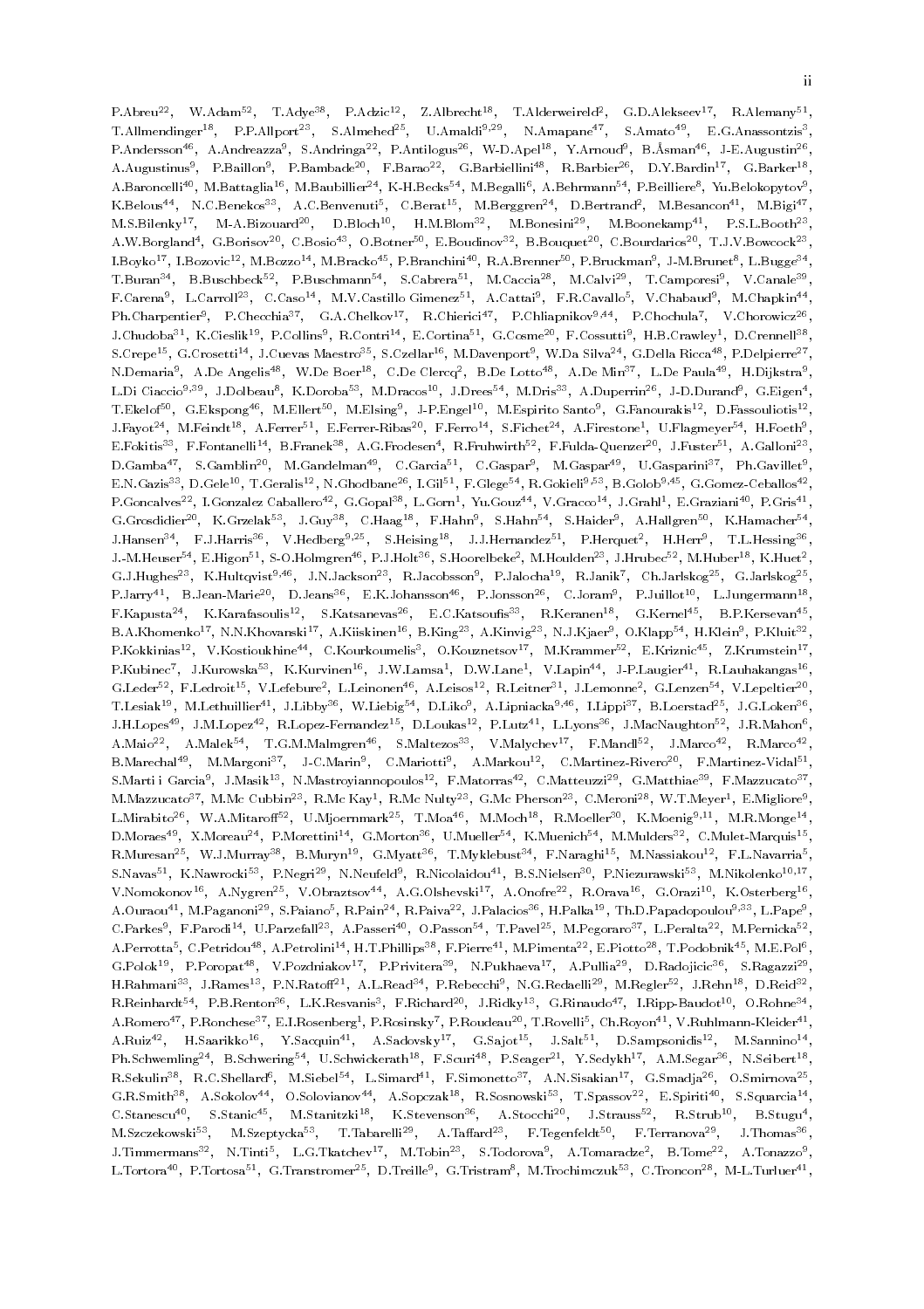I.A.Tyapkin\*", P.Tyapkin\*", S.Tzamarias\*\*, O.Ullaland°, v.Uvarov\*\*, G.valenti°'°, E.vallazza\*°, C.vander velde\*, P.Van Dam $^{\circ}$ 2, = W.Van den Boeck $^{\circ}$ , = W.K.Van Doninck $^{\circ}$ , = J.Van Eldik $^{\circ}$ ,  $^{\circ}$  = , = A.Van Lysebetten $^{\circ}$ , = N.van Kemortel $^{\circ}$ , = L.Van Vulpen°°, G.Vegni°°, L.Ventura°', W.Venus°%, F.Verbeure°, P.Verdier°°, M.Verlato°', L.S.Vertogradov1', I V.Verzi--, D.Vilanova--, L.Vitale--, E.Vlasov--, A.S.Vodopyanov--, G.Voulgaris-, V.Vrba--, H.Wahlen--, C.Walck--, A.J.Washbrook"", C.Weiser", D.Wicke"", J.H.Wickens", G.N.Wilkinson"", M.Winter"", M.Witek"", G.Wolf", J.H.", ' O.Yushchenko\*\*, A.Zaitsev\*\*, A.Zalewska\*\*, P.Zalewski‰, D.Zavrtanik\*\*, E.Zevgolatakos\*\*, N.I.Zimin\*'\*\*\*, -A.Zintchenko<sup>17</sup>, Ph.Zoller<sup>10</sup>, G.C.Zucchelli<sup>46</sup>, G.Zumerle<sup>37</sup>

3Physics Laboratory, University of Athens, Solonos Str. 104, GR-10680 Athens, Greece

 $^5$ Dipartimento di Fisica, Università di Bologna and INFN, Via Irnerio 46, IT-40126 Bologna, Italy

7Comenius University, Faculty of Mathematics and Physics, Mlynska Dolina, SK-84215 Bratislava, Slovakia

- <sup>12</sup> Institute of Nuclear Physics, N.C.S.R. Demokritos, P.O. Box 60228, GR-15310 Athens, Greece
- 13FZU, Inst. of Phys. of the C.A.S. High Energy Physics Division, Na Slovance 2, CZ-180 40, Praha 8, Czech Republic

14Dipartimento di Fisica, Universita di Genova and INFN, Via Dodecaneso 33, IT-16146 Genova, Italy

- <sup>15</sup> Institut des Sciences Nucleaires, IN2P3-CNRS, Universite de Grenoble 1, FR-38026 Grenoble Cedex, France
- $^{16}\rm{H}$ lelsinki Institute of Physics, HIP, P.O. Box 9, FI-00014 Helsinki, Finland
- <sup>17</sup> Joint Institute for Nuclear Research, Dubna, Head Post Office, P.O. Box 79, RU-101 000 Moscow, Russian Federation
- <sup>18</sup> Institut fur Experimentelle Kernphysik, Universitat Karlsruhe, Postfach 6980, DE-76128 Karlsruhe, Germany
- <sup>19</sup> Institute of Nuclear Physics and University of Mining and Metalurgy, Ul. Kawiory 26a, PL-30055 Krakow, Poland
- <sup>20</sup>Université de Paris-Sud, Lab. de l'Accélérateur Linéaire, IN2P3-CNRS, Bât. 200, FR-91405 Orsay Cedex, France
- $^{21}\rm{School}$  of Physics and Chemistry, University of Lancaster, Lancaster LA1 4YB, UK
- ≝PLIP, IST, FUUL Av. Elias Garcia, 14-1°, PT-1000 Lisboa Codex, Portugal
- 23Department of Physics, University of Liverpool, P.O. Box 147, Liverpool L69 3BX, UK
- 24LPNHE, IN2P3-CNRS, Univ. Paris VI et VII, Tour 33 (RdC), 4 place Jussieu, FR-75252 Paris Cedex 05, France <sup>25</sup> Department of Physics, University of Lund, Sölvegatan 14, SE-223 63 Lund, Sweden
- 26Universite Claude Bernard de Lyon, IPNL, IN2P3-CNRS, FR-69622 Villeurbanne Cedex, France
- 27Univ. d'Aix Marseille II CPP, IN2P3-CNRS, FR-13288 Marseille Cedex 09, France

28Dipartimento di Fisica, Universita di Milano and INFN-MILANO, Via Celoria 16, IT-20133 Milan, Italy

- 29Dipartimento di Fisica, Univ. di Milano-Bicocca and INFN-MILANO, Piazza delle Scienze 2, IT-20126 Milan, Italy
- $^{30}\rm{Ni}$ ls Bohr Institute, Blegdamsvej 17, DK-2100 Copenhagen Ø, Denmark
- $\lceil \cdot \rceil$ IPNP of MFF, Unaries Univ., Areal MFF, V Holesovickach 2, UZ-180 00, Praha 8, Uzech Republic
- 32NIKHEF, Postbus 41882, NL-1009 DB Amsterdam, The Netherlands
- <sup>33</sup> National Technical University, Physics Department, Zografou Campus, GR-15773 Athens, Greece
- 34Physics Department, University of Oslo, Blindern, NO-1000 Oslo 3, Norway
- 35Dpto. Fisica, Univ. Oviedo, Avda. Calvo Sotelo s/n, ES-33007 Oviedo, Spain
- 36Department of Physics, University of Oxford, Keble Road, Oxford OX1 3RH, UK
- 37Dipartimento di Fisica, Universita di Padova and INFN, Via Marzolo 8, IT-35131 Padua, Italy
- 38Rutherford Appleton Laboratory, Chilton, Didcot OX11 OQX, UK
- 39Dipartimento di Fisica, Universita di Roma II and INFN, Tor Vergata, IT-00173 Rome, Italy
- 40Dipartimento di Fisica, Universita di Roma III and INFN, Via della Vasca Navale 84, IT-00146 Rome, Italy
- 41DAPNIA/Service de Physique des Particules, CEA-Saclay, FR-91191 Gif-sur-Yvette Cedex, France
- <sup>42</sup> Instituto de Fisica de Cantabria (CSIC-UC), Avda. los Castros s/n, ES-39006 Santander, Spain
- 43Dipartimento di Fisica, Universita degli Studi di Roma La Sapienza, Piazzale Aldo Moro 2, IT-00185 Rome, Italy
- <sup>44</sup> Inst. for High Energy Physics, Serpukov P.O. Box 35, Protvino, (Moscow Region), Russian Federation
- 45J. Stefan Institute, Jamova 39, SI-1000 Ljubljana, Slovenia and Laboratory for Astroparticle Physics,
- Nova Gorica Polytechnic, Kostanjeviska 16a, SI-5000 Nova Gorica, Slovenia,
- and Department of Physics, University of Ljubljana, SI-1000 Ljubljana, Slovenia
- $^{46}\rm{F}$ ysikum, Stockholm University, Box 6730, SE-113 85 Stockholm, Sweden
- 47Dipartimento di Fisica Sperimentale, Universita di Torino and INFN, Via P. Giuria 1, IT-10125 Turin, Italy
- 48Dipartimento di Fisica, Universita di Trieste and INFN, Via A. Valerio 2, IT-34127 Trieste, Italy

and Istituto di Fisica, Universita di Udine, IT-33100 Udine, Italy

- <sup>49</sup>Univ. Federal do Rio de Janeiro, C.P. 68528 Cidade Univ., Ilha do Fundão BR-21945-970 Rio de Janeiro, Brazil
- 50Department of Radiation Sciences, University of Uppsala, P.O. Box 535, SE-751 21 Uppsala, Sweden
- <sup>51</sup> IFIC, Valencia-CSIC, and D.F.A.M.N., U. de Valencia, Avda. Dr. Moliner 50, ES-46100 Burjassot (Valencia), Spain
- <sup>52</sup> Institut fur Hochenergiephysik, Osterr. Akad. d. Wissensch., Nikolsdorfergasse 18, AT-1050 Vienna, Austria
- <sup>53</sup> Inst. Nuclear Studies and University of Warsaw, Ul. Hoza 69, PL-00681 Warsaw, Poland
- 54Fachbereich Physik, University of Wuppertal, Postfach 100 127, DE-42097 Wuppertal, Germany

 $^1$ Department of Physics and Astronomy, Iowa State University, Ames IA 50011-3160, USA

<sup>2</sup>Physics Department, Univ. Instelling Antwerpen, Universiteitsplein 1, B-2610 Antwerpen, Belgium and IIHE, ULB-VUB, Pleinlaan 2, B-1050 Brussels, Belgium

and Faculté des Sciences, Univ. de l'Etat Mons, Av. Maistriau 19, B-7000 Mons, Belgium

<sup>&</sup>lt;sup>4</sup>Department of Physics, University of Bergen, Allégaten 55, NO-5007 Bergen, Norway

<sup>&</sup>lt;sup>6</sup> Centro Brasileiro de Pesquisas Físicas, rua Xavier Sigaud 150, BR-22290 Rio de Janeiro, Brazil

and Depto. de Física, Pont. Univ. Católica, C.P. 38071 BR-22453 Rio de Janeiro, Brazil and Inst. de Física, Univ. Estadual do Rio de Janeiro, rua São Francisco Xavier 524, Rio de Janeiro, Brazil

<sup>8</sup>College de France, Lab. de Physique Corpusculaire, IN2P3-CNRS, FR-75231 Paris Cedex 05, France

<sup>9</sup>CERN, CH-1211 Geneva 23, Switzerland

<sup>10</sup> Institut de Recherches Subatomiques, IN2P3 - CNRS/ULP - BP20, FR-67037 Strasbourg Cedex, France

<sup>11</sup>Now at DESY-Zeuthen, Platanenallee 6, D-15735 Zeuthen, Germany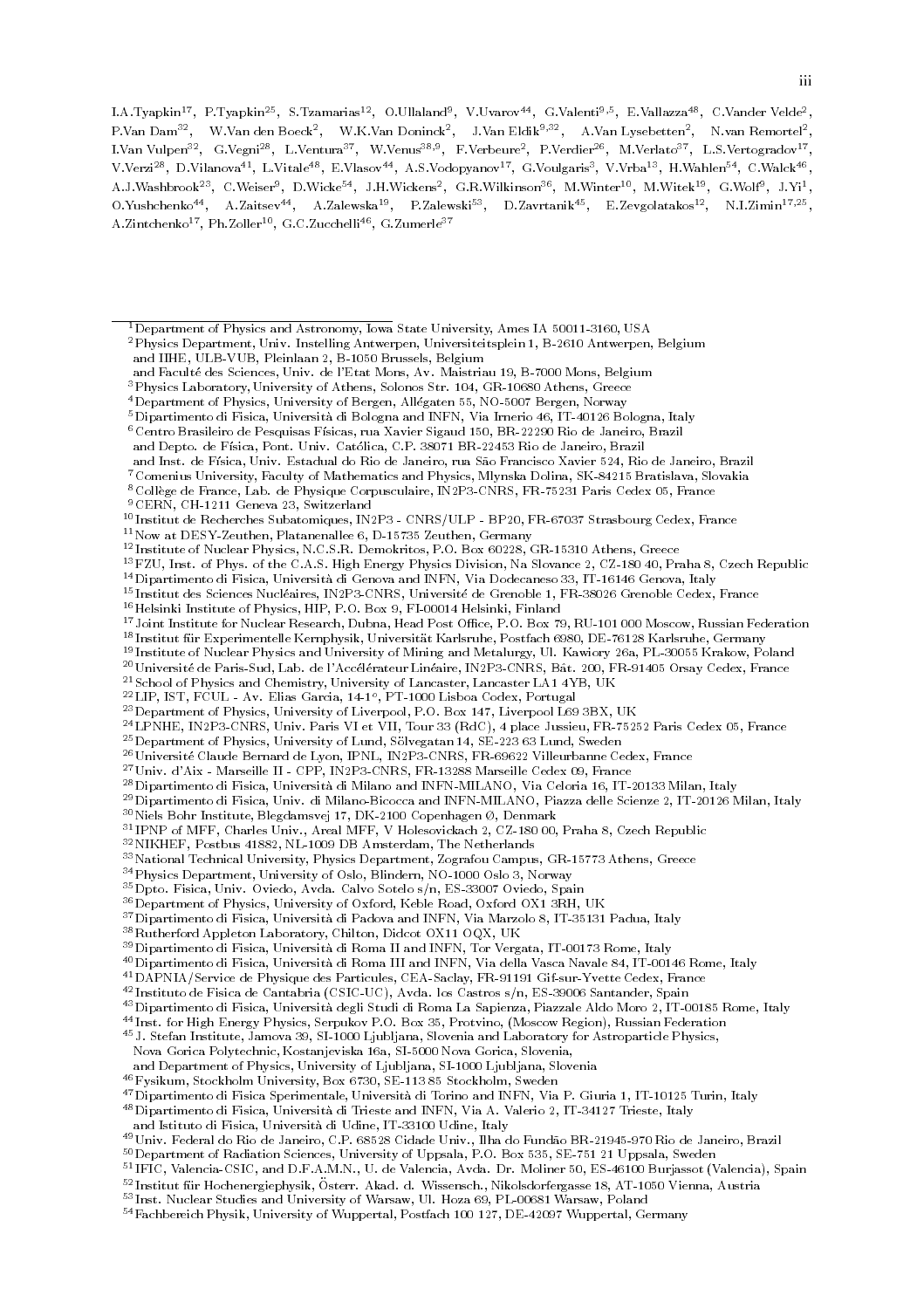# <sup>1</sup> Introduction

Detailed studies of the two-particle Bose-Einstein correlations (BEC) in  $Z^0$  hadronic decays in  $e^+e^-$  annihilation allow the determination of the snape of the source of bosons,  $\blacksquare$ which gives the possibility to analyse the spatial and temporal characteristics of the hadronisation region. These studies are of considerable interest mainly due to the recent predictions of possible influence of BEC on the measured value of the  $W$  boson mass in  $e^+e^-$  annihilation  $[1,2]$ . Estimates of the strength of this effect have been made using the Monte Carlo particle generator JETSET [3], involving a simple algorithm for the twoparticle BEC simulation which uses a correlation function in terms of the invariant fourmomentum difference of identical partons,  $Q$ . This algorithm is known to reproduce well basic features of BEC in experimental data, like the shape of the correlation function in terms of Q [4] and the shift of the  $\rho^0$  mass [5], but it does not describe other related effects, like the higher order correlations [6], neither it reproduces its own input parameters in a wide range [7]. More detailed tests are necessary in order to establish the extent of applicability of the mentioned algorithm and the reliability of its predictions.

In the two-jet hadronic decays  $Z^0 \rightarrow q\bar{q}$ , the comparison between the transverse and longitudinal radii of the BEC (with respect to the initial parton direction of motion) can test the string model prediction [8] that the transverse correlation length is considerably smaller than the longitudinal one.

Until recently, studies of the identical-boson correlations in  $e^+e^-$  annihilation process at LEP energies have concentrated on the shape of the two-particle correlation function in terms of <sup>Q</sup> [4]. At lower energies, several collaborations have studied Bose-Einstein correlations using two-dimensional distributions of components of <sup>Q</sup> [9]. Multidimensional analyses of the BEC are now being made by the LEP experiments as well. Studies performed by the L3 [10] experiment and preliminary results by DELPHI [11] and OPAL [12] at LEP1 energies indicate that the transverse size of the boson source in  $e^+e^-$  annihilation  $\,$ is smaller than the longitudinal one.

Here, the two-dimensional analysis of BEC in  $Z<sup>0</sup>$  hadronic decays is presented, using DELPHI data collected in the  $1992-1995$  running periods. Two-particle correlations are studied in terms of different components of the four-momentum difference. Results are compared to those obtained from the analysis of events generated by JETSET.

# 2 Correlation function definition

The correlation function,  $C_2$ , of two identical bosons is defined as [13]

$$
C_2(p_1, p_2) = \frac{P(p_1, p_2)}{P(p_1)P(p_2)},
$$
\n(1)

where  $p_1$  and  $p_2$  are the four-momenta of the two particles,  $P(p_1, p_2)$  is the two-particle probability density and  $P(p_1)$  and  $P(p_2)$  represent single-particle probability densities. The invariant four-momentum difference  $Q$  is defined as

$$
Q = \sqrt{(E_1 - E_2)^2 - (\vec{p}_1 - \vec{p}_2)^2} \tag{2}
$$

where  $\vec{p}_1$  and  $\vec{p}_2$  are the momenta of the two particles, and  $E_1$ ,  $E_2$  are their energies. As long as bosons, which are subject to BEC, have similar momenta, one would expect to observe an enhanced production of pairs with low values of <sup>Q</sup> as compared to the non-correlated case.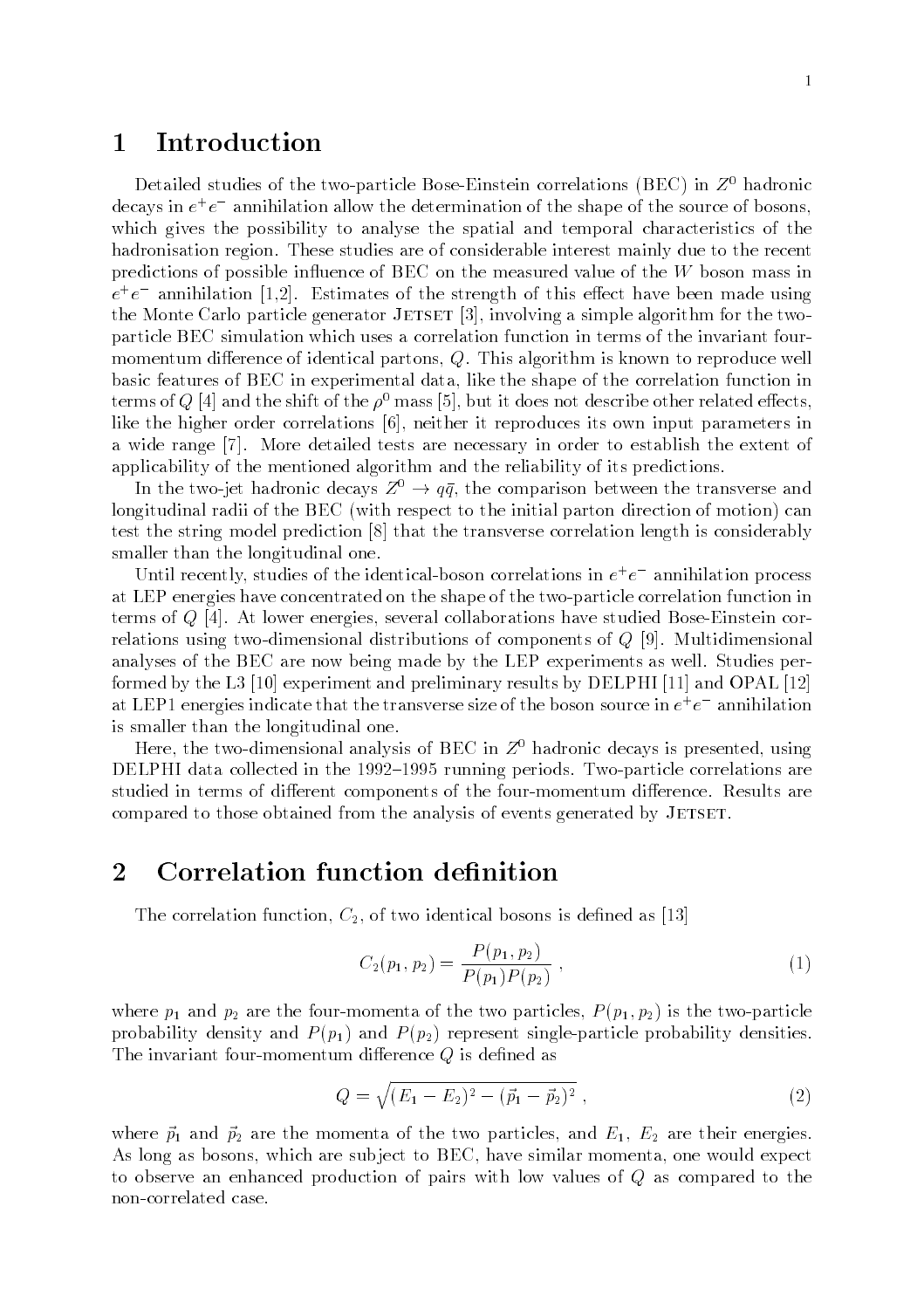The most commonly used [13] parametrization of  $C_2$  is:

$$
C_2(Q) = n(1 + \lambda e^{-R^2 Q^2}), \qquad (3)
$$

where the parameter  $\lambda$  is interpreted as the strength of the correlation, and R as the size of the source of bosons, or the correlation radius.  $n$  is the overall normalisation.

In expression  $(3)$ , R corresponds to an average over the spatial and temporal source dimensions. To probe the actual shape of a boson source, Bose-Einstein correlations must be studied in terms of the various components of the three-momentum difference  $Q = \vec{p_1} - \vec{p_2}$  in a chosen coordinate system.



Figure 1: The Longitudinal Centre-of-Mass System is defined, for each pair of particles, as the system in which the sum of the two particles' momenta is perpendicular to a selected reference axis. The reference axis has to be a physical axis of the process.

For this purpose, the Longitudinal Centre-of-Mass System [8,14] (LCMS) is often used. The LCMS is defined for each pair of particles as the system in which the sum of the two particles' momenta is perpendicular to a selected reference axis (see Fig. 1). The reference axis has to be a physical axis of the process: for example, in  $e^+e^-$  annihilation it can be  $$ the direction of a primary parton, or of the corresponding jet. In this analysis, the thrust axis was chosen as the reference (see Section 4). In such a system,  $Q$  is decomposed into the following components:  $Q_{long}$ , parallel to the thrust axis;  $Q_{t,out}$ , collinear with the sum of the two particles' momenta, and the complementary  $Q_{t,side}$ , perpendicular to both  $Q_{long}$  and  $Q_{t,out}$ . This system is convenient for calculations and interpretations. The projection of the momentum sum of the two particles is non-zero only in the " $t$ , out" direction. The spatial dimensions of the source effect all components of  $Q$ . However the energy difference and hence the temporal dimension of the source, couples only to the  $Q_{t,out}$  component. If the string model is considered, the longitudinal direction of the LCMS has to be aligned with the direction of motion of the initial partons, so that the system itself will be the local rest frame of a string.

By analogy with Eq.(3), the three-dimensional correlation function in LCMS can be parametrized as:

$$
C_2(Q_{t,out}, Q_{t,side}, Q_{long}) = n(1 + \lambda e^{-Q_{t,out}^2 R_{t,out}^2 - Q_{t,side}^2 R_{t,side}^2 - Q_{long}^2 R_{long}^2}).
$$
\n(4)

In this analysis, the two-dimensional projection of the LCMS is used, with longitudinal component  $Q_{\parallel}\equiv Q_{long}$  and perpendicular component  $Q_{\perp}=\sqrt{Q_{t,out}^2+Q_{t,side}^2}.$  The parametrization of  $C_2$  in the two-dimensional case is chosen here as:

$$
C_2(Q_{\perp}, Q_{\parallel}) = n(1 + \lambda e^{-Q_{\perp}^2 R_{\perp}^2 - Q_{\parallel}^2 R_{\parallel}^2}). \tag{5}
$$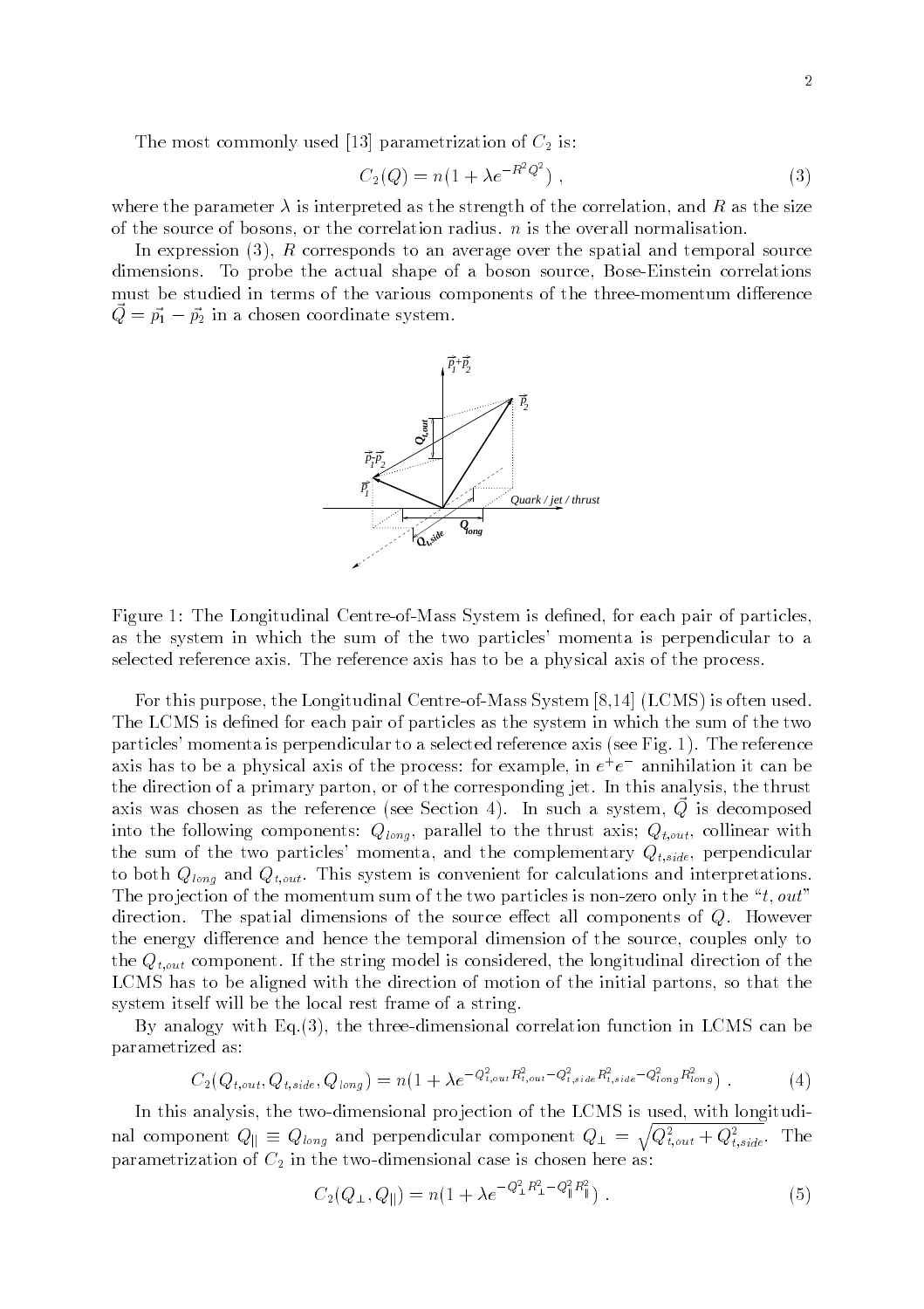# <sup>3</sup> Data selection

Data collected by the DELPHI detector  $[15]$  in 1992–1995 at centre-of-mass energies around  $\sqrt{s} = 91.2$  GeV were used.

Only charged particles in hadronic events were considered in the analysis [15]. The tracks were taken into account if their impact parameter was below 1 cm in the transverse plane and below 5 cm along the beam axis (to reduce contributions from long-living resonance decays), the measured track length was above  $50 \text{ cm}$ , the momentum p was in the range of 0.1 GeV/ $c \leq p \leq 30$  GeV/c and the polar angle between 25 and 155. All particles were assumed to be pions.

Hadronic events were selected by requiring that:  $(a)$  they contained at least 5 charged particles with momentum above 0.2 GeV/c; (b) the total energy of all charged particles exceeded 15 GeV;  $(c)$  each hemisphere with respect to the sphericity axis contained a total energy of charged particles larger than 3 GeV; (d) the polar angle of the sphericity axis was between 40 and 140 , so that the events are well contained inside the TPC.

In this analysis two-jet events were selected in order to compare the result with the theoretical prediction [8]. These events are also convenient because the procedures of preparing the reference sample (see Section 4) and the denition of LCMS are easier to apply and to understand in this case. Since the thrust axis of the two-jet events is well aligned with the direction of motion of the initial partons, its direction can be selected as the physical axis of the hadronization process, and the possible influence of hard gluon radiation can be neglected. The two-jet event selection was done using the LUCLUS [3] clustering algorithm (with parameter  $d_{join} = 8 \text{ GeV}/c$ ), requiring that the thrust value be more than 0.95, and, that the jet acollinearity shall not exceed 5 . A total of about 810 000 events satisfied these criteria.

To purify the reference sample and to reduce the background, additional selection criteria were applied for each pair of particles. To stay away from the two-particle phasespace limits, where kinematic correlations are signicant, a pair of tracks was selected for the analysis, if both particles had momenta below 5  $GeV/c$ . To exclude the partially overlapping tracks which can be poorly reconstructed, the angle between tracks was required to exceed 2 . To reduce the correlations caused by the local transverse momentum compensation, pairs were rejected if the angle between tracks in a plane, transverse to the thrust axis, was more than 120 . In addition, to reduce the contribution from resonance decays and to eliminate the region where the Coulomb correction is substantial, pairs were rejected if their <sup>Q</sup> was less than 0.06 GeV.

## <sup>4</sup> Correlation function measurement

The measurement of the correlation function (1) in the two-dimensional LCMS requires accumulation of the double-differential distributions  $d^2N^{\pm\pm}/dQ_{\perp} dQ_{\parallel}$ , where  $N^{\pm\pm}$  is the number of like-sign pairs. All the data were corrected for detector effects. Events generated with the JETSET 7.3 PS model with DELPHI tuning [16] were used to estimate the acceptance corrections and to account for effects arising from the limited detector resolution. The selected events were passed through the DELSIM [17] detector simulation and the same selection criteria were used as for real data. Correction coefficients  $c(Q_\perp, Q_\parallel)$ were calculated as the ratios of distributions at the generation level (JETSET only) to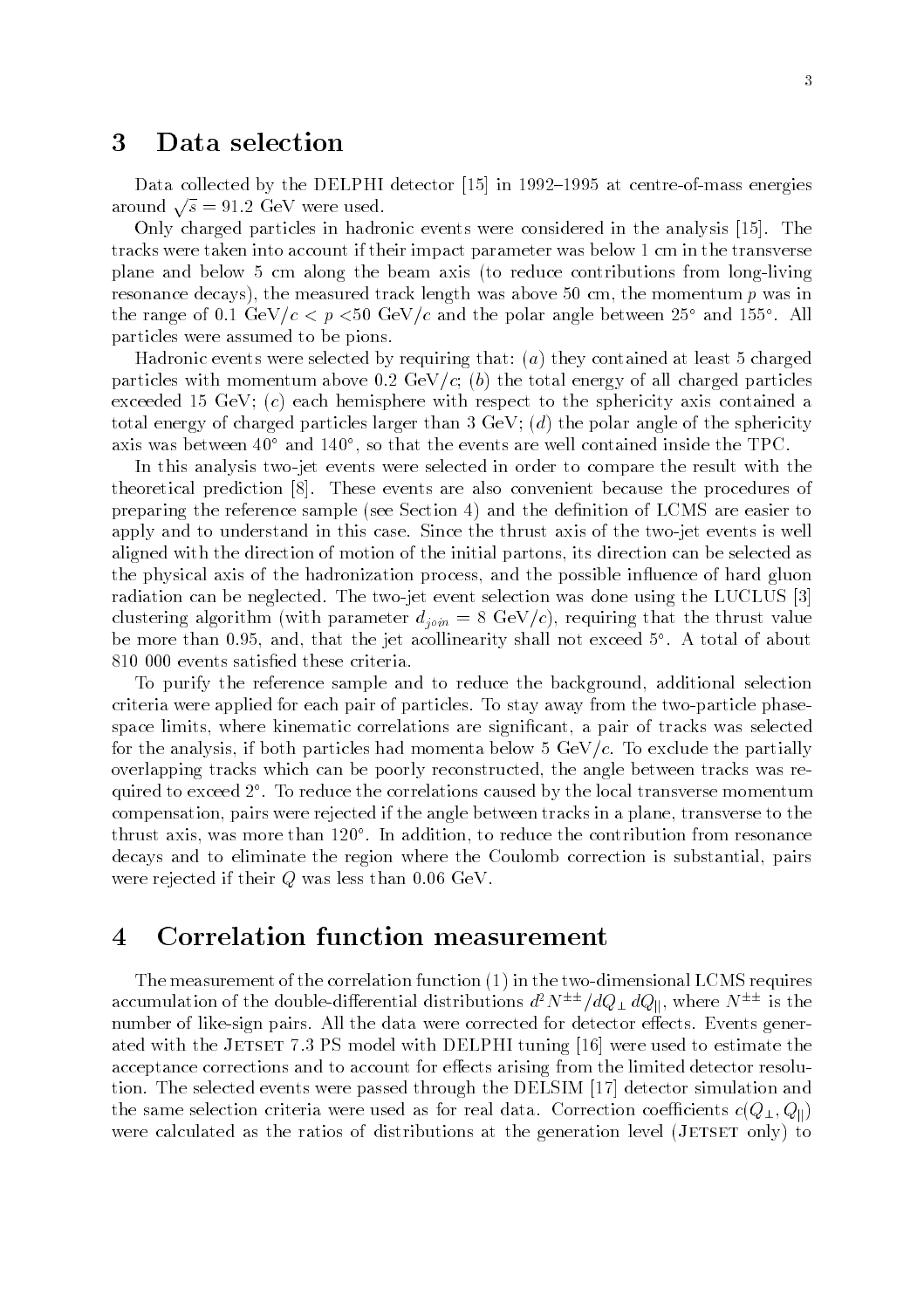those at the reconstruction level  $(JETSET+DELSIM)$ :

$$
c(Q_{\perp}, Q_{\parallel}) = \frac{\left(\frac{d^2 N^{\pm \pm}}{dQ_{\perp} dQ_{\parallel}}\right)_{gen}}{\left(\frac{d^2 N^{\pm \pm}}{dQ_{\perp} dQ_{\parallel}}\right)_{rec}} ,
$$
\n
$$
(6)
$$

where indices "gen" and "rec" refer to the generation and reconstruction level respectively.

The two-particle correlation function definition in  $Eq.(1)$  requires the knowledge of the product of the single-particle probability densities,  $P(p_1)P(p_2)$ . Due to the phase space limitations, it is difficult to construct this product. Therefore it is often replaced by  $P_0(p_1, p_2)$ , which is equal to  $P(p_1)P(p_2)$  in a hypothetical case of no correlations. Technically this means that one has to construct an artificial reference sample of particles which are not subject to Bose-Einstein correlations, but obey the same kinematics as a regular event. Several techniques for obtaining a reference sample can be considered, like using the unlike-sign particle combinations, Monte Carlo simulated events without the BEC effect, or the event-mixing technique. It has been established [9] that the latter is the most reliable method. To construct the mixed reference sample, all events are rotated to a new coordinate system, which has the <sup>z</sup> axis along the thrust axis. The sample is then obtained by combining a particle from one event randomly with a like-charge particle from another.



Figure 2: Comparison of the original <sup>Q</sup> distributions of like-charge particle pairs, and the reference ones obtained by the mixing procedure: (a) in DELPHI data (data points are connected with lines for clarity) and (b) in JETSET generated events without BEC. All distributions are normalized by the total number of selected events, N.

The mixed reference sample is prepared using the same set of hadronic events as for the real data. Within the applied selection criteria, the mixed sample does not contain  $BEC$  and satisfies most of the basic requirements for the reference sample [9]. It has no additional dynamical correlations, like those coming from the  $K^+$  and  $\rho^-$  decays in the case of unlike-charge reference sample. Since only two-jet events are used, and the detector corrections are applied, the mixed sample contains the correlation due to the jet structure of events. Correlations due to energy-momentum conservation are also included, since the pairs close to the phase-space limits are removed (see Section 3). However, the mixing procedure does not conserve energy and momentum in general, affects the normalisation, and destroys not only the Bose-Einstein correlation but some other kinds of correlations, like those coming from the local transverse momentum compensation. Figure 2 shows the effect of the mixing on the original  $Q$  distributions in detector-corrected DELPHI data, which contain physical BEC, and JETSET generated events without BEC simulation. Enhancement with respect to the reference distribution in the region of  $Q < 0.25$  GeV is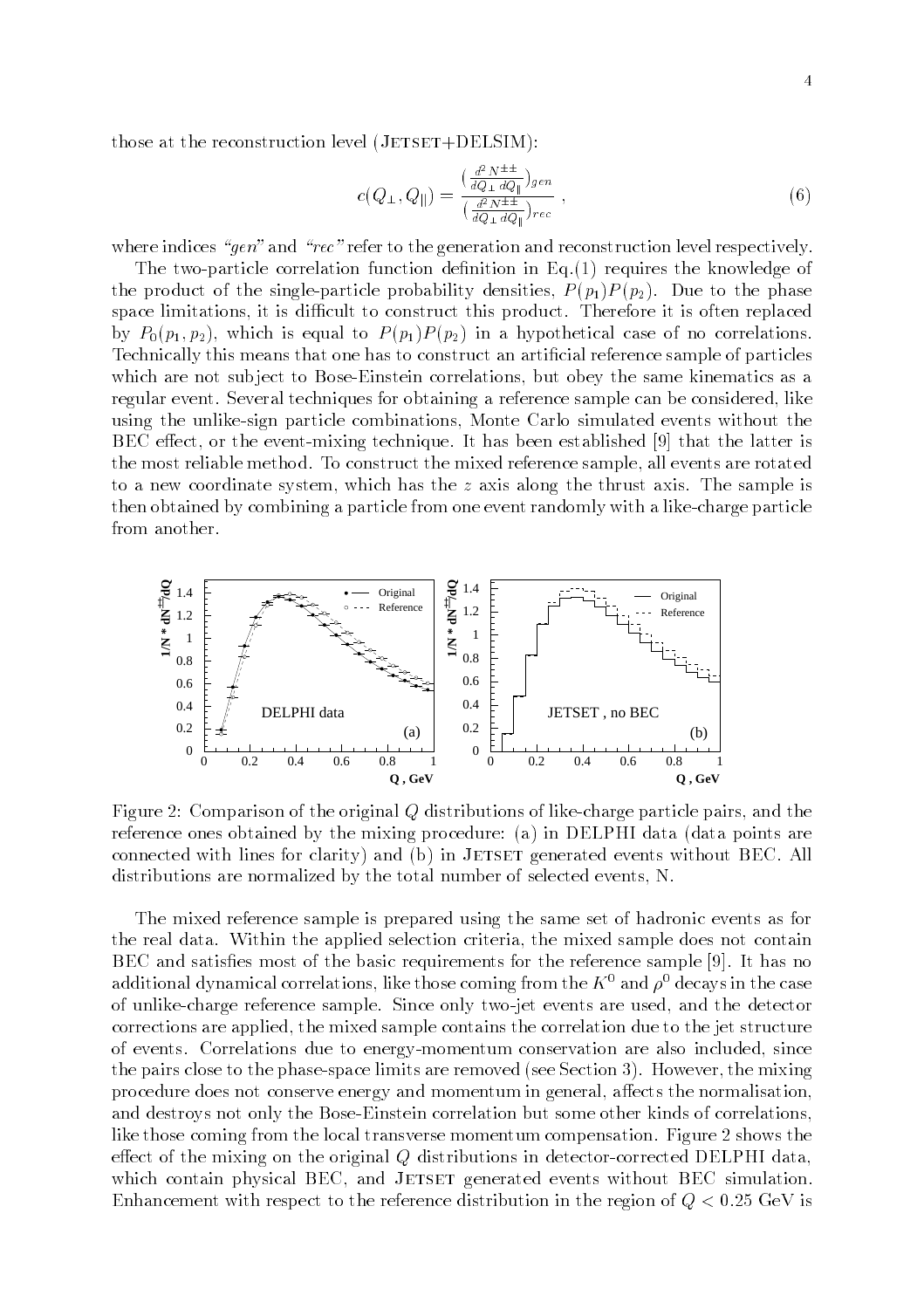readily seen in data, manifesting the presence of BEC. In the case of the BEC-free Monte Carlo events (Figure  $2(b)$ ), no such enhancement can be observed, with the original and the reference distributions being identical at small <sup>Q</sup> values. This illustrates the reliability of the mixing technique.

From Figure 2(b) one can see the unwanted feature of the mixing procedure at  $Q > 0.25$  GeV: the reference sample distribution deviates from the original one. This difference however is not essential for the analysis, since the region of genuine two-particle BEC lies below that value  $[4]$ . To correct for this effect, the measured two-particle correlation function  $C_2(Q)$  is calculated as the double-ratio:

$$
C_2(Q_\perp, Q_\parallel) = \frac{r_{data}(Q_\perp, Q_\parallel)}{r_{noBE}(Q_\perp, Q_\parallel)}, \qquad (7)
$$

where

$$
r_{data}(Q_{\perp}, Q_{\parallel}) = \frac{\left(\frac{d^2 N^{\pm \pm}}{d Q_{\perp} d Q_{\parallel}}\right)_{data}}{\left(\frac{d^2 N^{\pm \pm}}{d Q_{\perp} d Q_{\parallel}}\right)_{data,min}} \text{ and } r_{noBE}(Q_{\perp}, Q_{\parallel}) = \frac{\left(\frac{d^2 N^{\pm \pm}}{d Q_{\perp} d Q_{\parallel}}\right)_{noBE}}{\left(\frac{d^2 N^{\pm \pm}}{d Q_{\perp} d Q_{\parallel}}\right)_{noBE,min}} \ . \tag{8}
$$

Here  $\left(d^2 N^{\pm\pm}/dQ_{\perp} dQ_{\parallel}\right)_{data}$  is the Q-distribution of the pion pairs with the same charge in real data, while the subscript " $data,mix$ " denotes the same quantity but for pairs from the reference sample. The indices " $noBE"$  and " $noBE, mix"$  refer to analogous quantities in absence of BEC obtained from the JETSET sample without BEC.

The reference sample  $(d^2N^{\pm\pm}/dQ)_{data,mix}$  is corrected for the detector effects using a correction coefficient similar to  $(6)$ :

$$
c_{mix}(Q_{\perp}, Q_{\parallel}) = \frac{\left(\frac{d^2 N^{\pm \pm}}{dQ_{\perp} dQ_{\parallel}}\right)_{gen, mix}}{\left(\frac{d^2 N^{\pm \pm}}{dQ_{\perp} dQ_{\parallel}}\right)_{rec, mix}},
$$
\n(9)

where " $mix$ " denotes the mixed samples. The final, corrected, correlation function is then evaluated from Eq.(7) as:

$$
C_2(Q_{\perp}, Q_{\parallel}) = \frac{r_{data}(Q_{\perp}, Q_{\parallel})}{r_{noBE}(Q_{\perp}, Q_{\parallel})} \frac{c(Q_{\perp}, Q_{\parallel})}{c_{mix}(Q_{\perp}, Q_{\parallel})} \,. \tag{10}
$$

#### <sup>5</sup> Results and discussion

The correlation function (10) as measured from the DELPHI data is shown in Fig. 3. BEC manifest themselves as the enhancement of  $C_2(Q_\perp, Q_\parallel)$  at low values of the Q components.

The quantitative evaluation of the two-dimensional correlation function parameters was made by fitting the parametrization  $(5)$  to the measured correlation function  $C_2(Q_\perp, Q_\parallel)$ . The fit has been performed in the enhancement region of  $|Q_\parallel| < 0.8$  GeV and 0 GeV $Q_1$   $\langle 0.6$  GeV. Variation of the fit parameters as a function of the selected fit region contributes to the systematic uncertainty of the analysis. To estimate this contribution, the maximal value of  $|Q_{\parallel}|$  was varied in the range from 0.6 GeV to 1.1 GeV, and the one of  $Q_{\perp}$  – from 0.6 GeV to 1 GeV. Other sources of systematic uncertainties were evaluated varying the selection criteria. The biggest uncertainty comes from varying the minimal thrust value requirement in the range between 0.93 and 0.97. The total systematic error was evaluated by adding all the contributions in quadrature.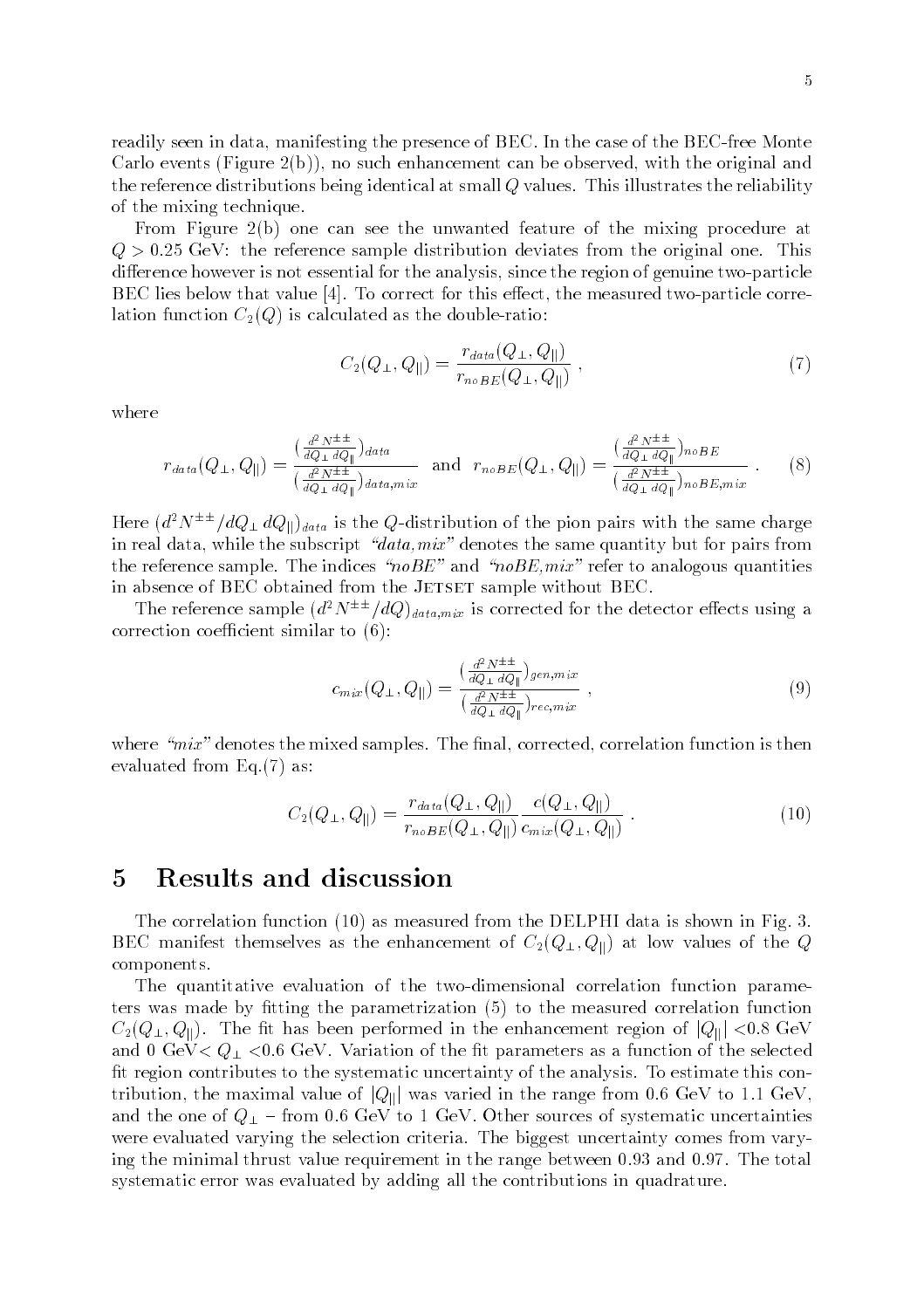

Figure 3: Two-dimensional correlation function,  $C_2(Q_{\parallel}, Q_{\perp})$  (*a*), as measured by DELPHI in hadronic decays of  $Z$  . Its transverse (b) and longitudinal (c) slices at the peak are shown together with the fit to the  $Eq.(5)$ .

The following values for the correlation radius components were obtained:

$$
R_{\perp} = 0.53 \pm 0.02 \pm 0.07 \text{ fm},
$$
  
\n
$$
R_{\parallel} = 0.85 \pm 0.02 \pm 0.07 \text{ fm},
$$
\n(11)

where the first error is statistical, and the second is the systematic uncertainty. The correlation strength is found to be  $\lambda = 0.261 \pm 0.007 \pm 0.010$ , and it is slightly correlated (about 30%) with the radii. The  $\chi^2$  of the fit is 96 for 92 degrees of freedom. The ratio of the transverse and longitudinal radii from Eq.(11) is  $R_{\perp}/R_{\parallel} = 0.62 \pm 0.10$ . This ratio can be obtained as the result of a direct fit, using  $R_{\perp}/R_{\parallel}$  as a parameter, and  $R_{\parallel}$  as the complementary one. The correlation between the radii proves to be small (around  $10\%$ ), and the fit leads to the value of  $R_{\parallel}$  identical with that of (11), and for the ratio

$$
R_{\perp}/R_{\parallel} = 0.62 \pm 0.02 \pm 0.05 \tag{12}
$$

The values obtained are in qualitative agreement with the theoretical prediction of [8], according to which the longitudinal correlation length in  $Z^0 \rightarrow q\bar{q}$  hadronic decay has to be larger than the transverse one, if the string fragmentation model is used.

In the JETSET generator, BEC is simulated by changing the final state particle momenta so that the Gaussian distribution of Eq.(3) is reproduced [3]. The procedure is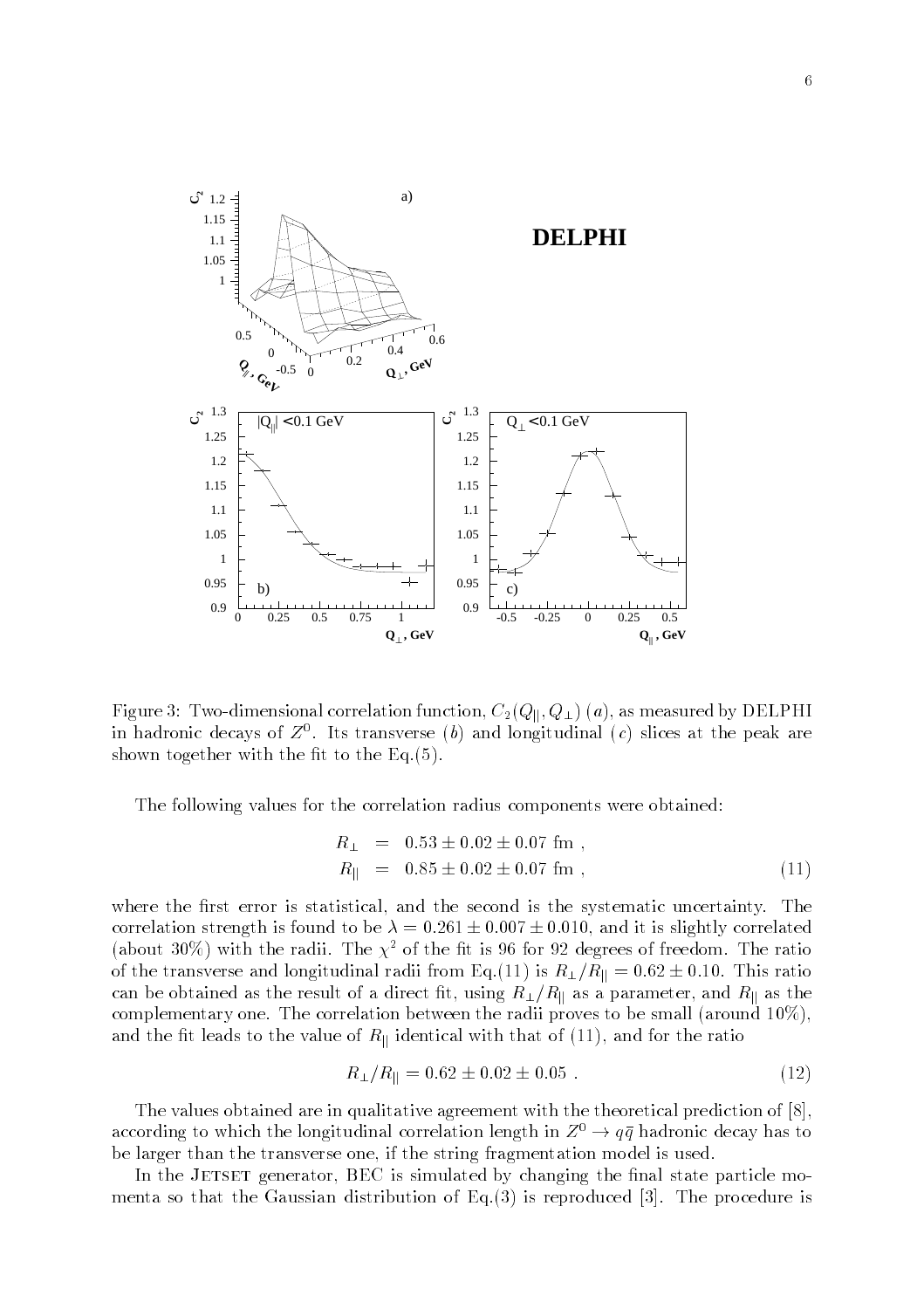performed in terms of Q, not resolving it into components, hence  $R_{\perp}$  and  $R_{\parallel}$  ought to be similar in the JETSET generated events. Indeed, the two-dimensional fit to the correlation function evaluated from the JETSET generated decays of  $Z^0$  gives a ratio of  $R_{\perp}/R_{\parallel}$ between 0.9 and 1.1, depending on the generator tuning. This is very different from the ratio of  $(12)$  and reflects the fact that the BEC implementation in JETSET is not appropriate for the multidimensional description of the correlation.

An elongation of the pion source was also observed by the L3 [10] and OPAL [12] collaborations at LEP1. L3 collaboration used all the hadronic events in the analysis, without applying additional selection criteria neither for two-jet events, nor for pairs of tracks. The contribution from the correlations between particles produced in gluon jets and possibly between the two strings is expected to lead to a more spherical source shape and to a bigger value of the ratio of the radii, close to unity. The ratio measured by L3  $R_{t,side}/R_{long} = 0.81 \pm 0.02^{+0.03}_{-0.19}$  is bigger then the  $R_{\perp}/R_{\parallel}$  reported in this work, which confirms these expectations. The OPAL Collaboration used the unlikecharge reference sample in their analysis of two-jet events, obtaining the ratio of radii  $R_{\perp}/R_{\parallel} = 0.77 \pm 0.02 \pm 0.07.$ 

The measurement of the shape of the BEC presented here makes use of the LCMS system to obtain a clear interpretation of the observed difference between transverse and longitudinal correlation radii. Together with analogous measurements done by other LEP experiments, it represents an improvement in BEC studies compared to previous studies at lower energies [9], which used the laboratory system. While, the TASSO and MARK-II collaborations, barely hinted at the possibility of the pion source in the process  $e^+e^- \to$  *naarons* being emptical, this new result provides clear evidence for the elongation of the source. The results have implications for the modelling of hadronic final states performed by event generators.

#### 6 **Summary**

Two-dimensional analysis of the Bose-Einstein effect using the 1992-1995 DELPHI data confirms the prediction that the longitudinal correlation length,  $R_{\parallel}$ , in  $Z^0 \rightarrow q\bar{q}$ decay is bigger than the transverse one,  $R_{\perp}$ , if the bosons produced in the string fragmentation are subject to Bose-Einstein correlations during the hadronization process. The measured values are:

$$
R_{\perp} = 0.53 \pm 0.08
$$
 fm,  $R_{\parallel} = 0.85 \pm 0.08$  fm.

The measured ratio of the radii components is  $R_{\perp}/R_{\parallel} = 0.62 \pm 0.06$ , which is consistent with qualitative predictions  $[8]$ . These results cannot be reproduced by the JETSET generator because this generator includes only a simplied algorithm for the BEC simulation, which does not distinguish between the directional components of the correlation radius.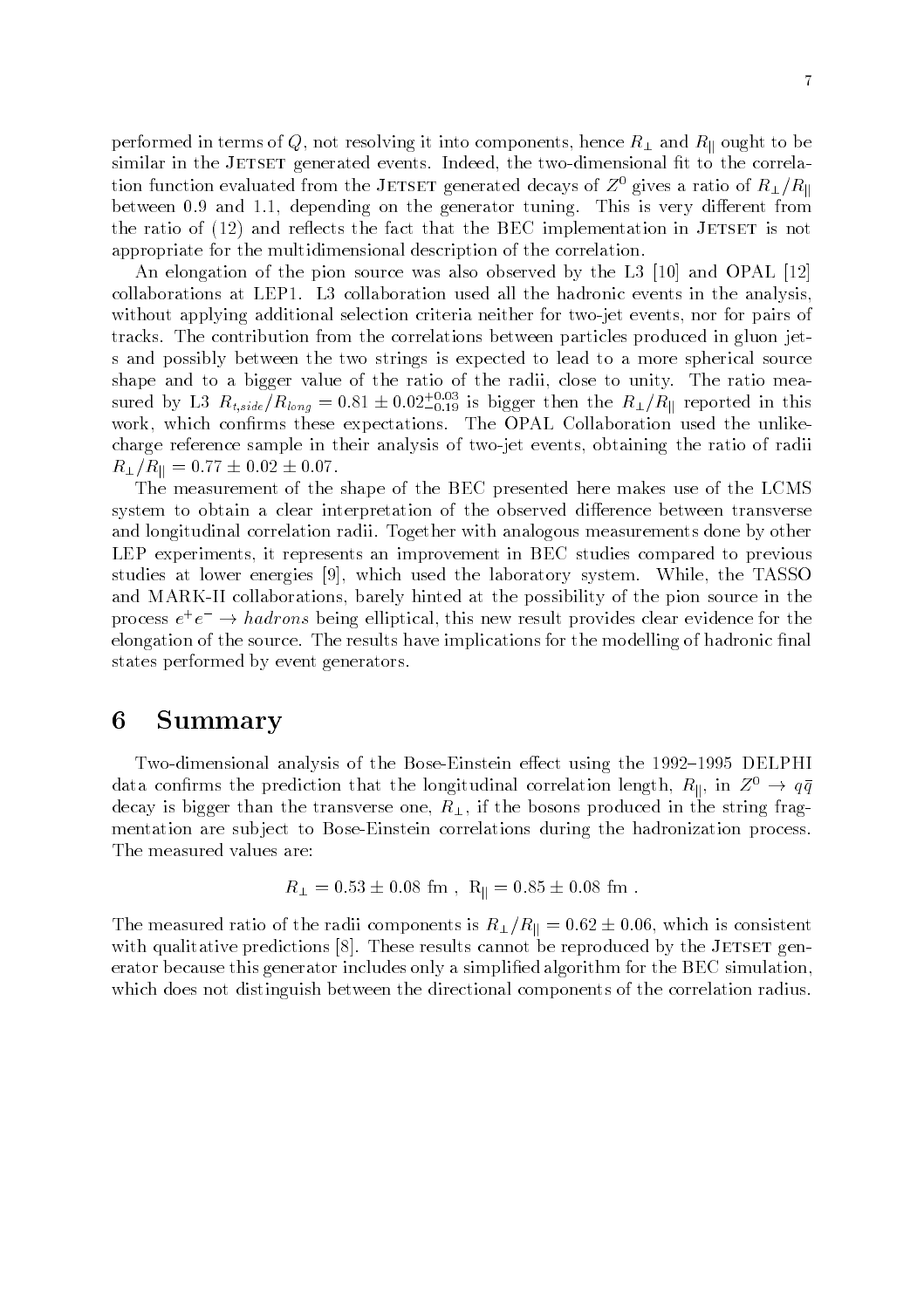#### Acknowledgements

We are greatly indebted to our technical collaborators, to the members of the CERN-SL Division for the excellent performance of the LEP collider, and to the funding agencies for their support in building and operating the DELPHI detector. We acknowledge in particular the support of Austrian Federal Ministry of Science and Traffics, GZ 616.364/2-III/2a/98, FNRS-FWO, Belgium, FINEP, CNPq, CAPES, FUJB and FAPERJ, Brazil, Czech Ministry of Industry and Trade, GA CR 202/96/0450 and GA AVCR A1010521, Danish Natural Research Council, Commission of the European Communities (DG XII), Direction des Sciences de la Matiere, CEA, France, Bundesministerium für Bildung, Wissenschaft, Forschung und Technologie, Germany, General Secretariat for Research and Technology, Greece, National Science Foundation (NWO) and Foundation for Research on Matter (FOM), The Netherlands, Norwegian Research Council, State Committee for Scientific Research, Poland, 2P03B06015, 2P03B1116 and SPUB/P03/178/98, JNICT-Junta Nacional de Investigação Científica e Tecnológica, Portugal, Vedecka grantova agentura MS SR, Slovakia, Nr. 95/5195/134, Ministry of Science and Technology of the Republic of Slovenia, CICYT, Spain, AEN96-1661 and AEN96-1681, The Swedish Natural Science Research Council, Particle Physics and Astronomy Research Council, UK, Department of Energy, USA, DE-FG02-94ER40817.